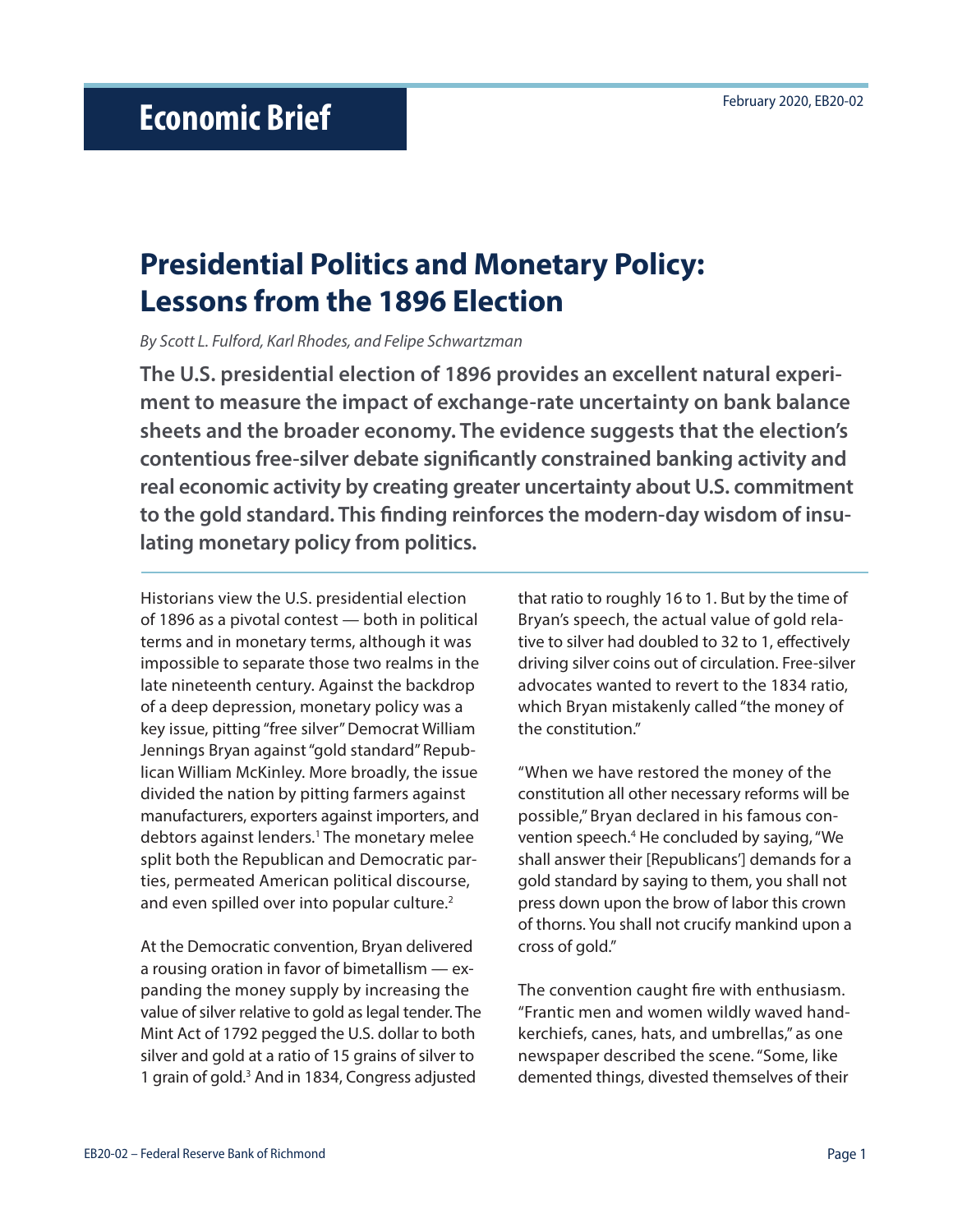coats and flung them high into the air."5 On the following day, the delegates gave Bryan the Democratic nomination.

Initially, McKinley was heavily favored to win the general election, partly because disaffected "Gold Democrats" had nominated their own candidate and partly because other Democrats had bolted to the Populist Party. But Bryan was a dynamic speaker and a tenacious campaigner. While McKinley stayed close to home and made "front porch" speeches to select groups of supporters, Bryan traveled more than 18,000 miles, delivering 600 speeches in just three months.<sup>6</sup> The Populist Party and the Silver Party ultimately endorsed Bryan as well, and the election outlook became far less certain. And if the election was in doubt, so was America's commitment to the gold standard.

### **The Natural Experiment of 1896**

The United States was technically on a bimetallic monetary standard until 1900, but the Coinage Act of 1873 made no provision for minting silver coins. As a result, only gold coins circulated widely.<sup>7</sup> This condition spawned a "free-silver" political movement to bring silver coins back into circulation. One goal of the movement was to greatly expand the money supply, thus helping farmers obtain higher prices for their produce while servicing their debts with inflated dollars. In fairness to the farmers, the free-silver movement emerged during a period of trend deflation, so they likely were weary from repaying debts with deflated dollars. In a temporary victory, the movement spawned the Sherman Silver Purchase Act of 1890, which required the U.S. Treasury to buy large quantities of silver.<sup>8</sup> Some economists have linked the depression that followed the panic of 1893 to the strain that those silver purchases put on the Treasury's gold holdings and the uncertainty they created regarding America's commitment to the gold standard.9 To allay fears of inflation, President Grover Cleveland convened a special session of Congress to quickly repeal the Sherman Silver Purchase Act,<sup>10</sup> but the monetary debate continued to intensify — climaxing during the 1896 campaign.

McKinley won the presidency, a victory that boosted the credibility of the gold standard, but Bryan's dynamic campaign kept the election outcome in doubt until the end. After the election, an increase in domestic and global gold supplies reduced the economic rationale for free silver, but two authors of this *Economic Brief* (Fulford and Schwartzman) observe that the 1896 election was the clear breakpoint in the likelihood of a dollar devaluation relative to gold. Motivated by this insight, they exploit the election as a natural experiment for studying the effect of exchange-rate uncertainty on bank balance sheets and the broader economy.<sup>11</sup>

Fulford and Schwartzman examine balance sheet data for national banks in different states from 1880 through 1910.12 They take the cross-state pattern of balance sheet changes around the election as indicative of typical effects of shocks to currency-devaluation expectations. To explain the observed pattern, they develop an economic model in which variations in the expected exchange rate between dollars and gold affect bank balance sheets. They focus on data showing banks' leverage — defined as banks' ratios of debts to assets.13

Immediately after the election, overall banking activity (measured by levels of bank leverage) increased sharply, particularly in states where gold was more available and therefore more likely to be used for transactions by bank depositors. Fulford and Schwartzman show that those effects are consistent with a banking model in which banks have to compete for depositors' savings with assets denominated in other currencies. Moreover, the pattern they observe around the election appears to be similar to other important junctures when uncertainty around the gold standard was high, such as the Sherman Silver Purchase Act of 1890 or the panic of 1893.

## **The Credibility Index**

To construct an index for the credibility of the gold standard, the researchers first assume that the only nationwide shock of importance around the time of the election was the change in commitment to the gold standard that occurred when McKinley won.14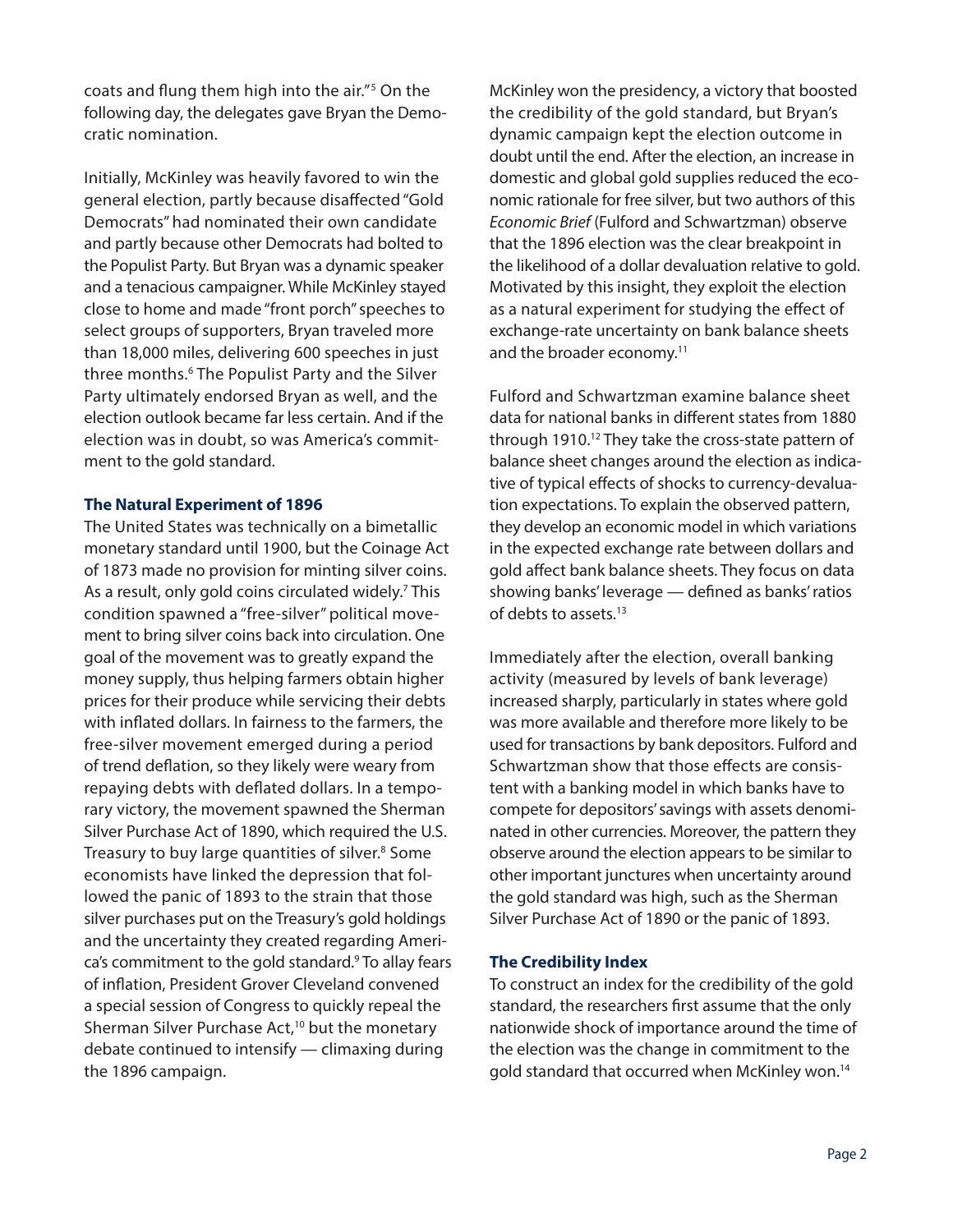They also assume that characteristics that make states more or less vulnerable to other macroeconomic shocks are uncorrelated with their exposure to the credibility of the gold standard.15

Given these key assumptions, the researchers estimate a factor model using seasonally adjusted changes in bank-leverage ratios. A factor model is a statistical framework constructed to explain a large number of observed variables by a small number of "factors" or "latent variables" that are unobserved. In this case, one might expect balance sheets of banks in all states to be simultaneously affected by the credibility of the gold standard and a few other variables of national relevance. There are well-established statistical techniques that allow researchers to separate the impact of such common factors from the impact of factors that are unique to each data series, such as changes in local economic conditions.

The greater challenge is to identify a single latent variable — among the common factors — that could serve as a proxy for gold standard credibility. Fulford and Schwartzman employ the election (a single, well-defined event) for that purpose. Simplifying slightly, the intuition of their model works like this: if the election of 1896 marked a major resolution of uncertainty in favor of gold, then other time periods in which the cross-state bank-leverage pattern looks similar to that of 1896 would suggest similar movements in favor of gold. The resulting credibility index is depicted by the blue line in Figure 1.

The index is relatively volatile up to 1900, and then it becomes very stable. This large and abrupt reduction in volatility coincides with the passage of the Gold Standard Act, which increased the legal requirement and provided increased means for the Treasury to maintain the convertibility between the U.S. dollar



**Sources:** Scott L. Fulford and Felipe Schwartzman, "The Benefits of Commitment to a Currency Peg: Aggregate Lessons from the Regional Effects of the 1896 Presidential Election," *Review of Economics and Statistics*, forthcoming. Net Treasury gold is from the 1900 and 1908 annual reports of the secretary of the Treasury.

**Note:** Dollars are in nominal terms from the secretary of the Treasury annual reports of 1900 and 1908.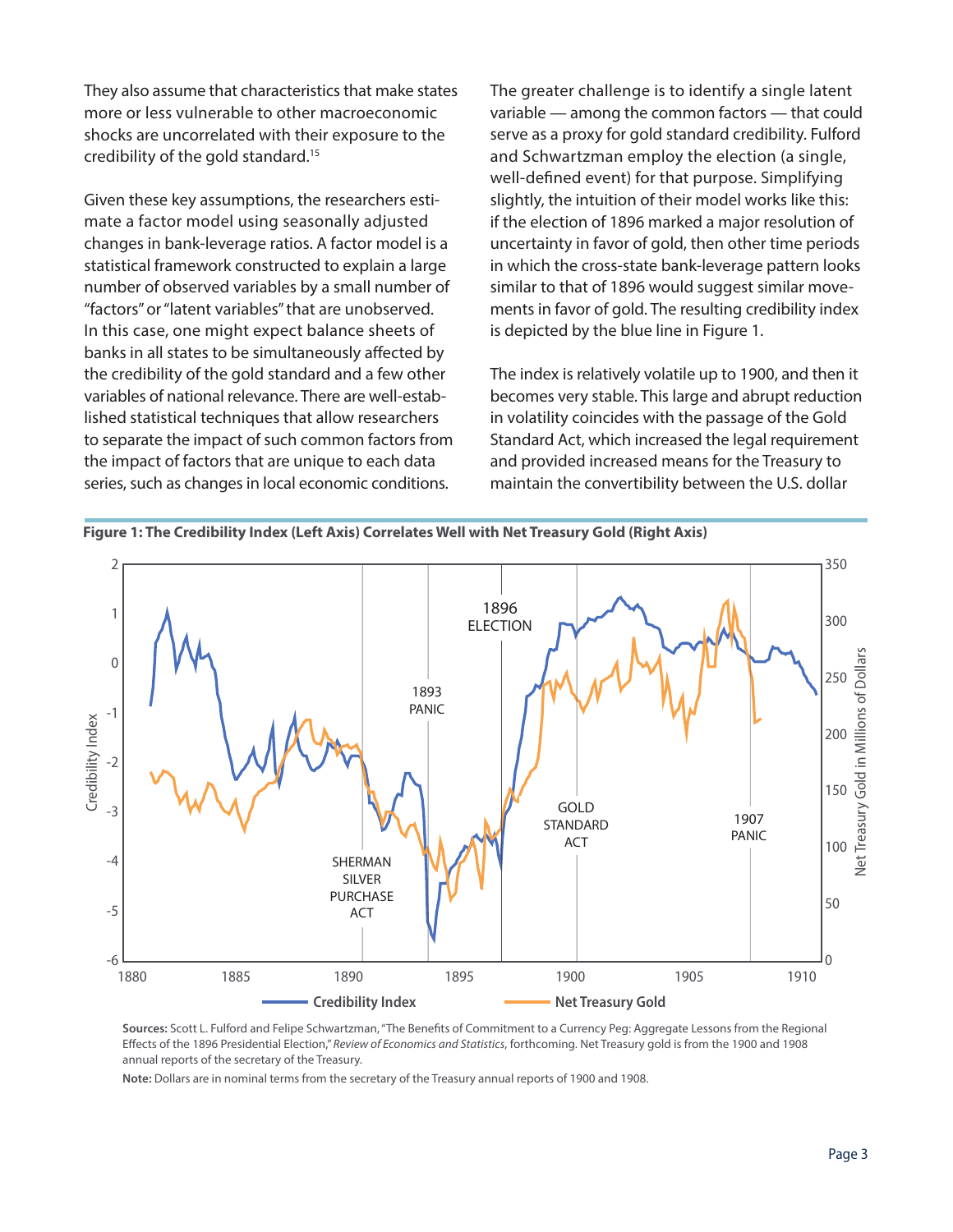and gold. The sudden reduction in index volatility also strongly indicates that changes in devaluation expectations played a key role in driving index volatility before 1900.

The index also exhibits strong movement around the Sherman Silver Purchase Act and the three-year period following the election. While the change in the index is positive at the time of the election, it is also noteworthy that it remains on a strongly positive path after the election. This continuing increase is associated with verification of large new gold reserves in Alaska and the increase in the global supply of gold from the growing adoption of the cyanide process of extraction. This correspondence to the historical narrative is further confirmed by the extent to which "free coinage" is mentioned in newspaper articles. The credibility index is most volatile during periods when this phrase most often appears. These historical narratives are buttressed by comparing the index to the amount of gold held by the Treasury over the years. (See Figure 1.) Higher gold reserves strengthen the Treasury's ability to defend the gold standard in the event of a speculative attack. Also, a perceived increase in the probability of an exit from the gold standard would be an incentive for people to exchange dollars for gold, thus reducing gold reserves at the Treasury.

#### **The Impact of Imperfect Commitment**

To evaluate the effects of imperfect commitment to the gold standard, Fulford and Schwartzman overlay their credibility index on their bank-leverage data. The two time series are highly correlated. There is no noticeable reduction in leverage following the Sherman Silver Purchase Act, but otherwise the two series share similar peaks and troughs. This correlation suggests that even if changes in commitment to gold do not fully explain all fluctuations in leverage from 1880 through 1910, they play a key role in the increase of bank leverage after 1896 and the reduction in volatility after 1900.

So imperfect commitment significantly constrained banking activity, but what was the impact on the real economy? To address this question, the researchers

perform a structural vector autoregression analysis of the interaction between their credibility index and four measures of economic activity — business failures, pig-iron production, industrial production, and factory employment. Before 1900, using different identification approaches, the analysis finds significant reductions in three of the four measures of real economic activity. Raw industrial production is the only exception. Most notably, the analysis finds that fluctuations in commitment appear to account for 50 percent to 75 percent of the increase in business failures during the panic of 1893, which led to massive unemployment.

The researchers also apply this analysis to the years following 1900 as a placebo test. Eliminating shocks to commitment after 1900 does not change the volatility of real economic activity in amounts that are statistically significant. In other words, their credibility index matters when it should matter and doesn't matter when it shouldn't matter.

## **Interpreting the Results**

The prospect of currency devaluation can be costly, even if the feared devaluation never occurs. In the case of the 1896 presidential election, Bryan's vigorous advocacy for free silver created a well-defined, one-time increase in uncertainty regarding the U.S. commitment to the gold standard. McKinley won the election, thereby restoring the credibility of the gold standard and preserving the value of the dollar, but the uncertainty created by the free-silver movement significantly restricted both financial activity and real economic activity during and following the panic of 1893.

One key difference between modern economies and the U.S. economy of the 1890s is the presence of central banks with the ability to set interest rates and "defend" currency pegs, even when foreign exchange reserves are lacking. In contrast, before the passage of the Gold Standard Act of 1900, when the Treasury's gold reserves were indeed running low, the Treasury had to obtain congressional authorization to issue bonds to replenish the reserves. This additional step — and continuing political interven